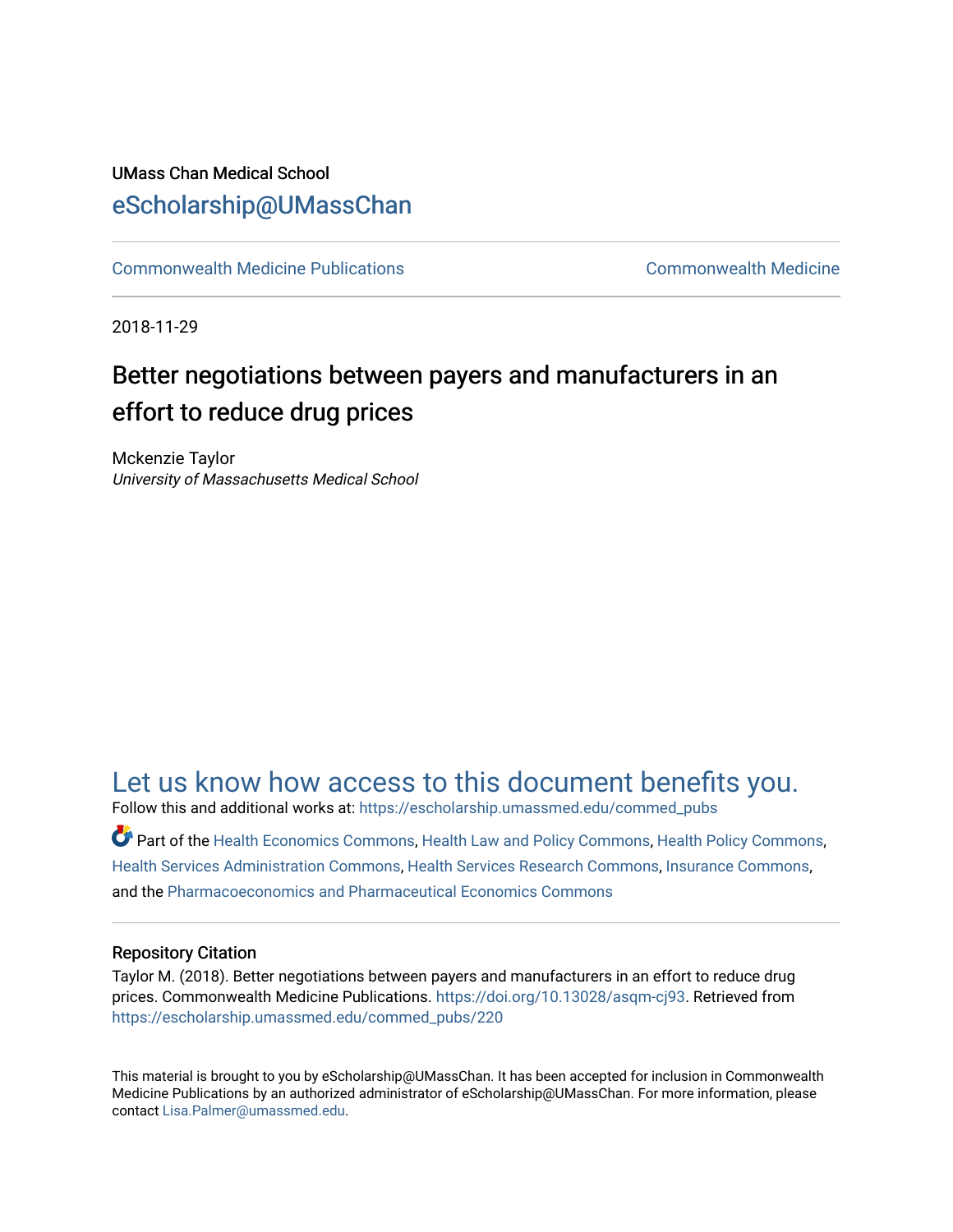# Better negotiations between payers and manufacturers in an effort to reduce drug prices

November 29, 2018



Mckenzie Taylor, PharmD Managed Care Pharmacy Resident, Clinical Pharmacy Services



Of the four strategies identified in the blueprint, American Patients First: The Trump Administration Blueprint to Low Drug Prices and Reduce Out-of-Pocket Costs, better negotiations have seen a modest amount of activity at both the federal and state level. This summary focuses on the actions occurring in the public space; however, activity is happening within commercial and private sectors as well.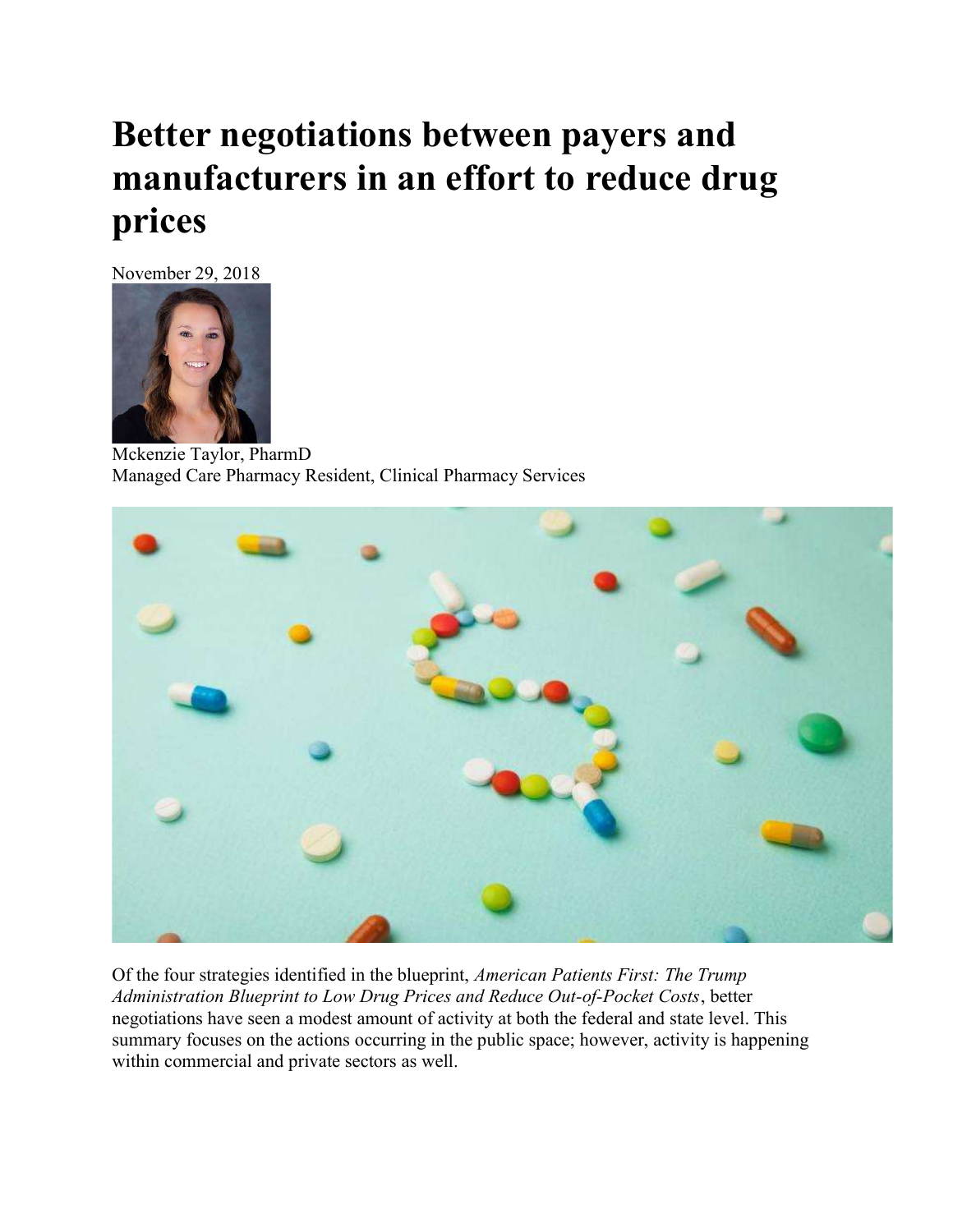In August 2018, three months after the release of the blueprint, the Centers for Medicare & Medicaid Services (CMS) announced Medicare Advantage and Part D plans would be permitted to additional utilization management strategies than traditionally allowed. The new guidance allows Medicare Advantage plans the option to apply step therapy for Part B drugs, which includes those that are physician-administered.<sup>1</sup> Step therapy is an approach that uses less expensive options first before 'stepping up' to more costly alternatives. Medicare Advantage plans that apply step therapy will be able to negotiate prices for Part B drugs, while ensuring their enrollees receive the most preferred drug therapy first before progressing to other therapies. In addition, Medicare Advantage plans will have the option to cross-manage across Part B and Part D drugs.<sup>1</sup> That means that a Medicare Advantage plan may require a beneficiary to use a Part D drug before permitting access to a Part B therapy, or vice versa, ultimately increasing competition.

Three weeks following the Medicare Advantage step therapy announcement, CMS detailed measures for Part D plans to allow indication-based formularies.<sup>2</sup> Currently CMS requires that a Part D plan must cover all U.S. Food & Drug Administration (FDA)-approved indications for any drug on the formulary. The indication-based formulary design allows plans to limit a drug's coverage to certain FDA-approved indications, while including alternative therapeutics for the drug's non-covered indications. This change will begin in 2020 and beneficiaries can utilize online tools to see how indication-based formularies vary among plans before selecting a plan for that year.<sup>2,3</sup> The new formulary design expands on the current utilization management strategies that include step therapy and prior authorization requirements. It is expected to be an improvement compared to the current approach of employing preferred agents as it will allow beneficiaries to have access to more drugs at lower negotiated prices. Our pharmacy team utilizes similar formulary management tools, which give clients leverage to negotiate with manufacturers.

In comparison to the actions taken by CMS since the blueprint was released, novel proposals to improve negotiation ability have been discussed at the state level for some time. Historically, Medicaid pharmacy benefits must include all FDA-approved drugs so long as the manufacturer is entered into a federal rebate agreement. Individual states can apply prior authorizations and enter into supplemental rebates in order to create 'preferred' status within particular pharmacologic classes.

Oklahoma and New York are examples of two states that have implemented innovative solutions to target rising drug prices. Both states acted by positioning their Medicaid pharmacy program to be able to more effectively negotiate with drug manufacturers through value-based pricing and spend capping strategies. These efforts reflect a shift seen across the payer landscape to provide access to new medications at prices that reflect their value.

In June 2018, Oklahoma submitted a state plan amendment (SPA) to CMS. The SPA outlined their proposal for supplemental rebate agreements in the form of value-based purchasing arrangements.<sup>4</sup> CMS approved this proposal as an important example of innovative actions by states can to lower costs. Still in the implementation stage, Oklahoma's proposal allows the state to work directly with pharmaceutical companies for extra rebates based on predetermined health outcomes within specific patient populations.4,5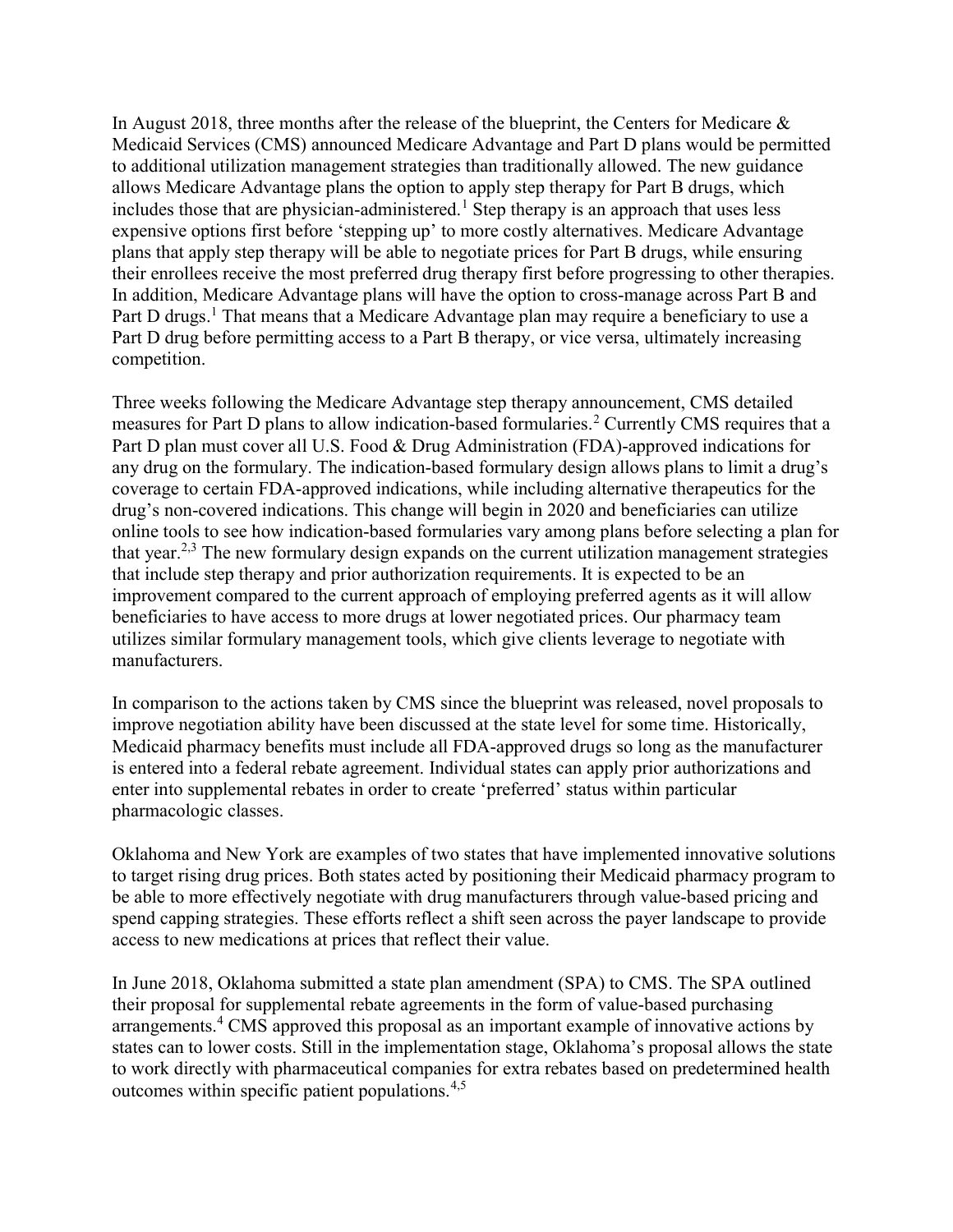New York implemented a different approach to control drug costs by placing an annual cap on Medicaid prescription spend.<sup>6</sup> Under this approach, if New York's Department of Health projects Medicaid spending will exceed the prespecified annual limit, the state Commissioner of Health can identify specific high cost drugs for review by the Drug Utilization Review Board. The Department of Health can negotiate supplemental rebates with manufacturers for these specific drugs. If the state and the manufacturer can't agree on a rebate amount, and the state determines the cost of the drug exceeds the benefits, the state can place additional measures to limit the use of that drug. $6,7$ 

Since New York implemented this annual cap strategy in August 2017, it has identified 30 drugs that have contributed to exceeding the spending cap. All but one of these drugs has resulted in successful negotiations with the respective drug company.<sup>6,7</sup> New York's cap on spending represents the first time a state Medicaid program, or any purchaser for that matter, could negotiate with high profile manufacturers for a drug without therapeutic alternatives.

In September 2017, Massachusetts submitted a waiver to CMS requesting permission to use a closed formulary for its Medicaid program.<sup>7,8</sup> In the waiver, MassHealth ensured that at least one drug option would be covered in each therapeutic class and stated that beneficiaries could still access non-formulary drugs for specific clinical needs. Despite their attempts, CMS turned down the waiver proposal. Shortly after Massachusetts submitted its waiver, Arizona sent a letter to CMS requesting a similar closed formulary model. In contrast to the Massachusetts proposal, Arizona stated that at least two drugs per category or class would be covered.<sup>7</sup> The status of this request is pending.

While no single action can tackle this issue alone, the cumulative actions taken by CMS and state Medicaid programs are a first important step in the larger agenda to provide patients with more medication choices while lowering overall drug spend.

In December, lower list prices will be the focus of our latest blog on actions being taken to reduce drug prices.

<sup>1</sup>Prior Authorization and Step Therapy for Part B Drugs in Medicare Advantage [press release on the internet]. Baltimore (MD): Department of Health and Human Services; 2018 Aug 7 [cited 2018 Sept 7]. Available from: https://www.cms.gov/Medicare/Health-Plans/HealthPlansGenInfo/Downloads/MA\_Step\_Therapy\_HPMS\_Memo\_8\_7\_2018.pdf

<sup>2</sup>Indication-Based Formulary Design Beginning in Contact Year (CY) 2020 [press release on the internet]. Baltimore (MD): Department of Health and Human Services; 2018 Aug 28 [cited 2018 Sept 7]. Available from: https://www.cms.gov/Research-Statistics-Data-and-Systems/Computer-Data-and-Systems/HPMS/Downloads/HPMS-Memos/Weekly/SysHPMS-Memo-2018-Aug-29th.pdf

<sup>3</sup>CMS loosens restrictions on part D drug formularies to allow indication-based coverage [press release on the internet]. Newton (MA): Questex LLC. 2018 Aug 28 [cited 2018 Sept 7].